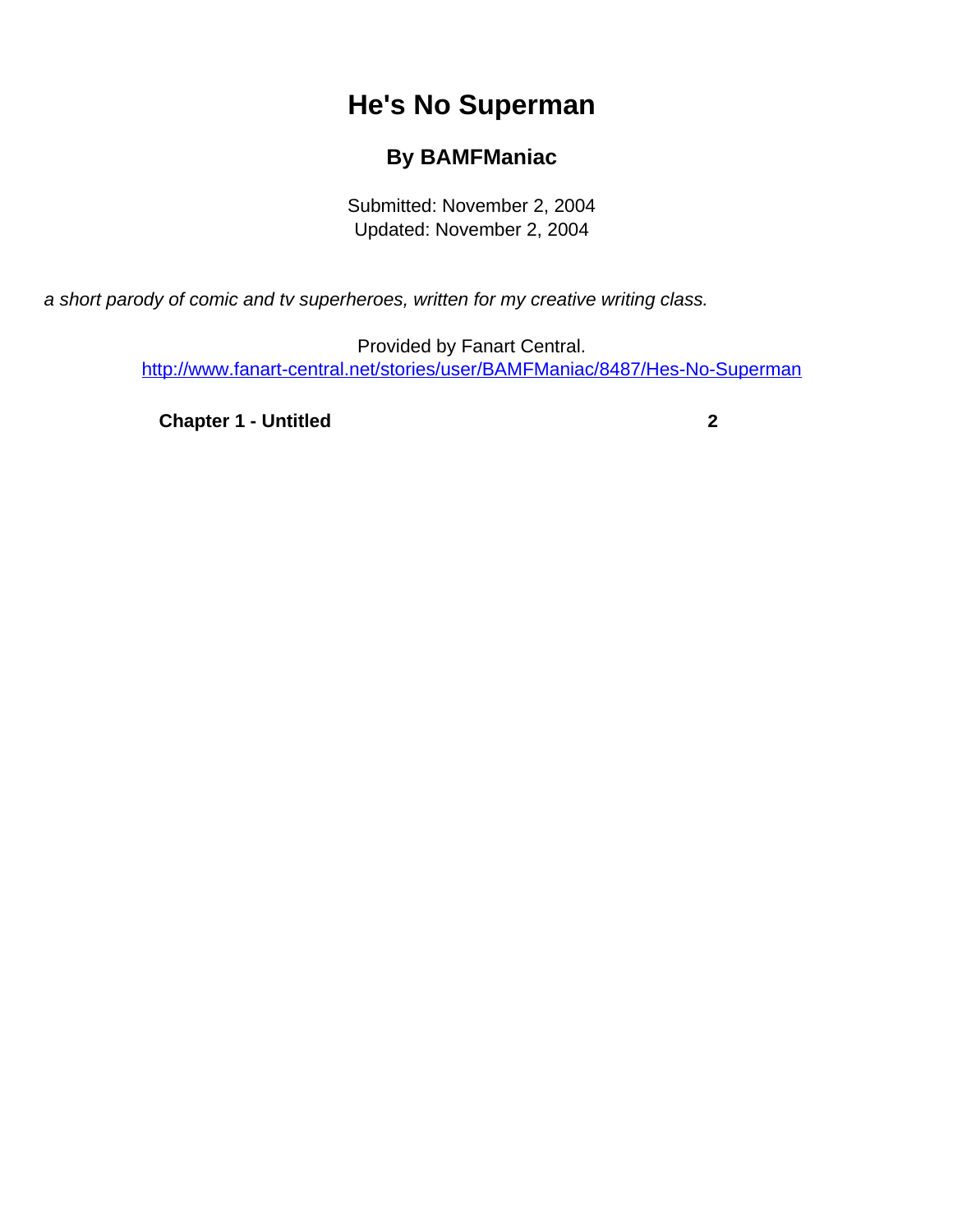## **1 - Untitled**

## <span id="page-1-0"></span>**He's No Superman**

With a disheveled grunt, Greg stretched an arm from under the covers and clapped his hand over the beeping alarm clock. After laying in bed for a few precious minutes, he sighed and rolled over onto the floor, dragging his off-white sheets down with him. Groggily half-crawling to the bathroom of his cramped apartment, he rubbed the sleep from his eyes and dazedly brushed his teeth. There was no mirror- Greg usually avoided looking at his bloodshot eyes and unkempt brown hair. Losing a girlfriend and a job in one week had left him in bad shape. The man was only 27 and already falling apart.

After a quick breakfast of cold pizza and Coke, Greg trudged back to his room to get ready for the day. He pulled on his bright scarlet tights and form-fitting black bodysuit (he had to suck in a little), and laced up his polished black leather boots. He added an eye patch to conceal his identity (and for a cool effect). All ready, he thought, and leaped out of his second-floor window.

The Leap (formerly known as Greg) landed on his feet with a thud and immediately jumped again, sailing smoothly through the air and continuing in this fashion until a bustle of activity near the Tinkerton house caught his eye.

"Trouble!" he yelled, and leaped majestically toward the Tinkerton's tidy yard. "What seems to be the problem here?" he asked authoritatively.

"It's little Timmy!" a distressed Mrs. Tinkerton answered, pointing a manicured finger above her. "He's stuck in the old oak tree!"

Looking up into the deep-green leaves, our hero noticed a small trembling figure among the top-most branches. "Never fear!" he roared. "I will save your son!" And with that he kicked off into the air, jumping just high enough to reach the boy.

"Wow! That was a swell ride!" exclaimed Timmy upon safely being returned to the ground. "Can we do that again?" The Leap smiled modestly.

"No, no, young man," Mrs. Tinkerton reprimanded. "Mr. Leap has other things to do. Now thank the nice man for saving you."

"Thanks, Mr. Leap!" said Timmy sweetly.

"Anytime, Timmy. Just be more careful from now on!"

With that, The Leap shot up in a flash, continuing his bouncy journey of justice, determined to stomp on